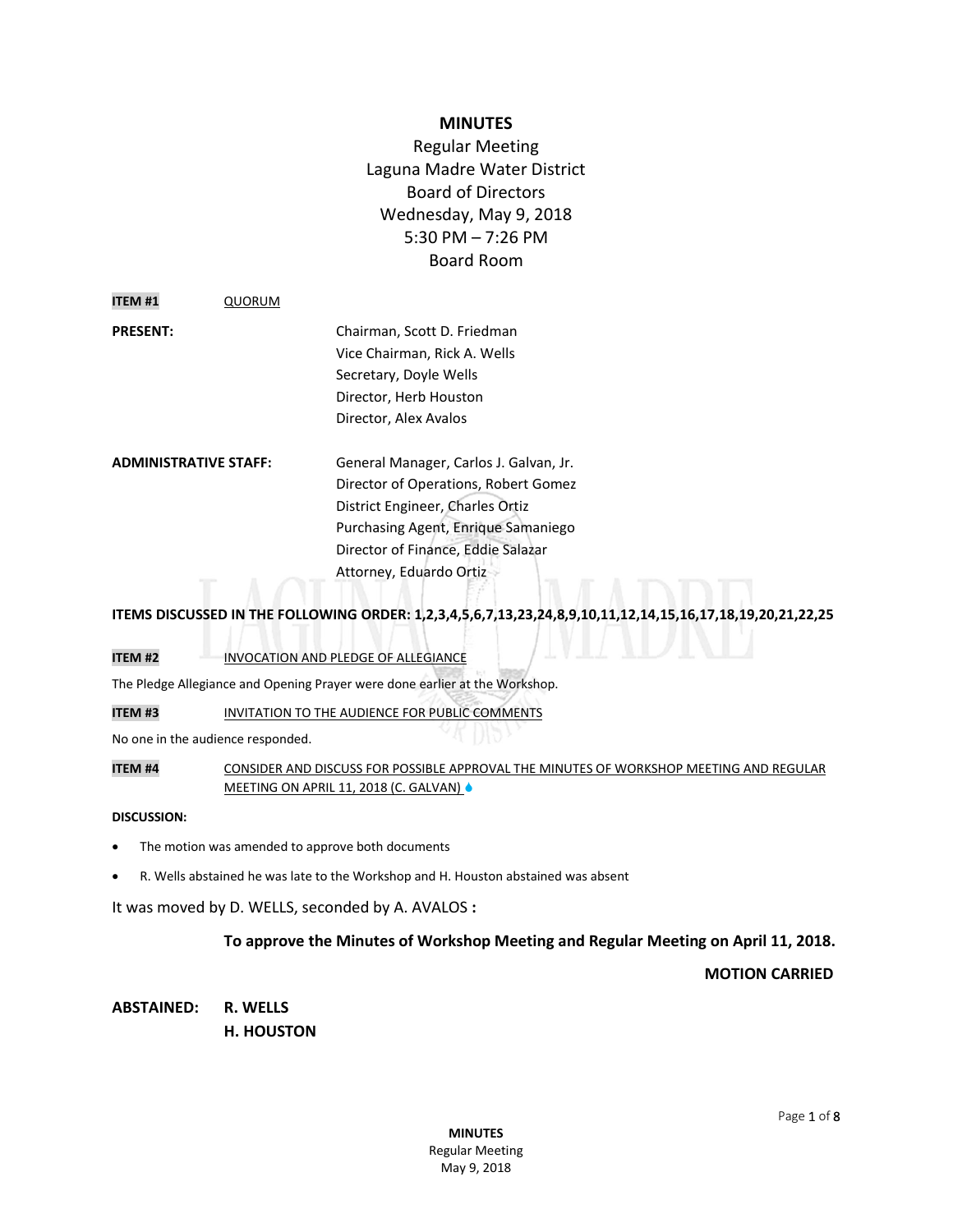## **ITEM #5** CONSIDER AND DISCUSS FOR POSSIBLE APPROVAL AGREEMENT FOR FINANCIAL ADVISORY SERVICES WITH ESTRADA HINOJOSA & COMPANY, INC. (C. GALVAN)

### **DISCUSSION:**

This agreement is in keeping with the prior agreement

On a motion made by **R. WELLS**, seconded by **A. AVALOS**:

**To approve the Agreement for Financial Advisory Services with Estrada Hinojosa & Company, Inc.** 

## **MOTION CARRIED**

### **ITEM #6** CONSIDER AND DISCUSS FOR POSSIBLE APPROVAL THE ENGAGEMENT OF MCCALL, PARKHURST & HORTON LLP AS BOND COUNSEL FOR THE LAGUNA MADRE WATER DISTRICT (C. GALVAN) &

#### **DISCUSSION:**

McCall, Parkhurst & Horton Representative, Noel Valdez was present for questions and answers

On a motion made by **D. WELLS**, seconded by **R. WELLS**:

## **To approve the Engagement of McCall, Parkhurst & Horton LLP as Bond Counsel for the Laguna Madre Water District.**

## **MOTION CARRIED**

**ITEM #7** CONSIDER AND DISCUSS FOR POSSIBLE APPROVAL A RESOLUTION BY THE BOARD OF DIRECTORS OF THE LAGUNA MADRE WATER DISTRICT REQUESTING FINANCIAL PARTICIPATION FROM THE TEXAS WATER DEVELOPMENT BOARD; AUTHORIZING THE FILING OF AN APPLICATION FOR FINANCIAL PARTICIPATION, AND MARKETING CERTAIN FINDINGS IN CONNECTION THEREWITH (RESOLUTION NO. 158-05-18<sup>6</sup>

On a motion made by **D. WELLS**, seconded by **H. HOUSTON**:

**To approve Resolution by the Board of Directors of the Laguna Madre Water District requesting Financial Participation from The Texas Water Development Board; Authorizing the Filing of an Application for Financial Participation, and Marketing Certain findings in connection therewith (Resolution No. 158-05-18).**

**MOTION CARRIED**

## **ITEM #8 GENERAL MANAGER'S REPORT**

- UPDATE ON PROJECTS FROM 2008-2018
- HURRICANE DOLLY 2008 FEMA UPDATE

#### **REPORT:**

- Update on projects from 2008-2018
	- o Discussion on projects from 2008-2018
	- o Possibly send to the press
- Hurricane Dolly 2008 FEMA Update: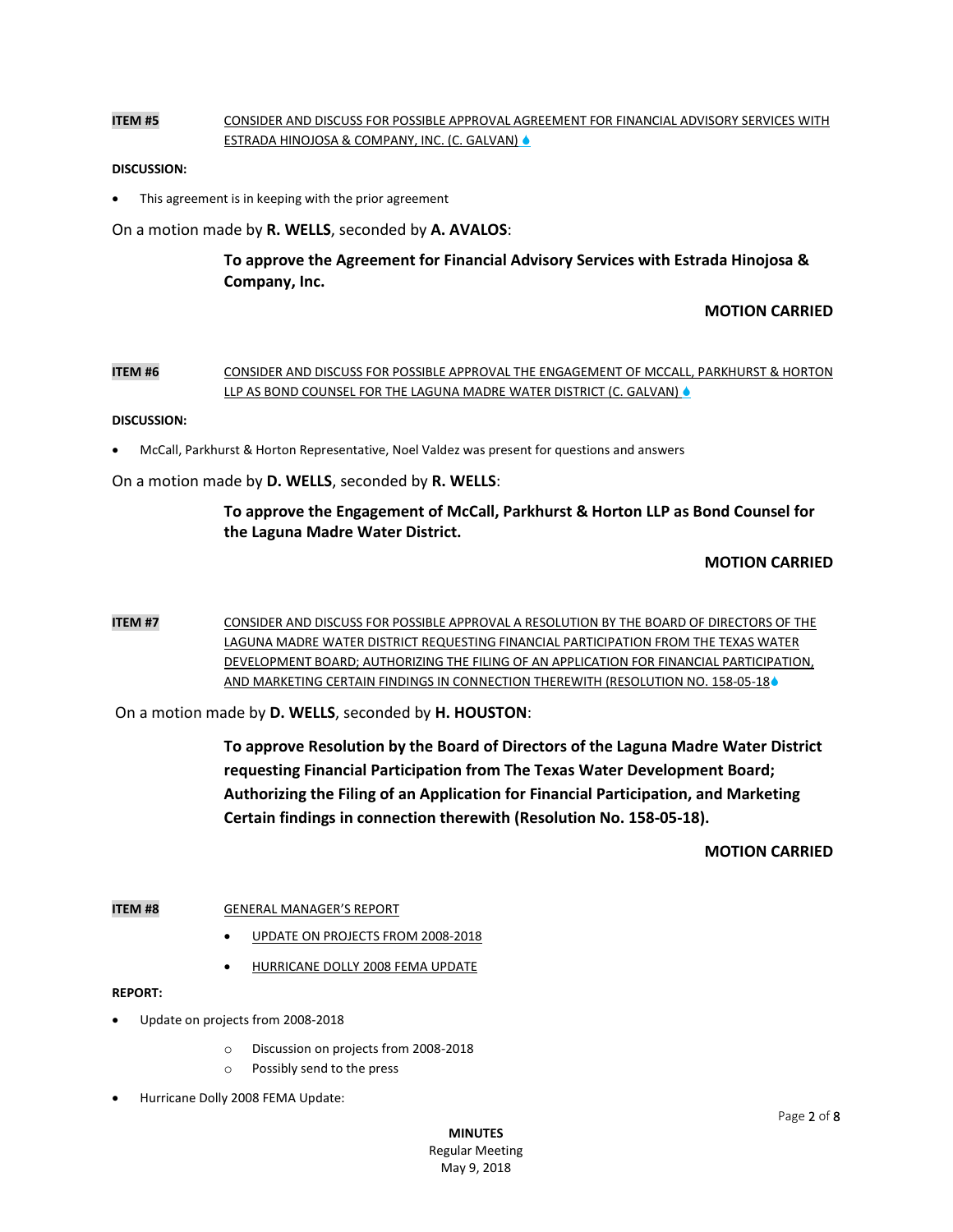## **ITEM #8 CONTINUED**

o Legal questions and personnel questions to be properly noticed at another meeting in Executive Session.

#### **GENERAL MANAGER'S REPORT**

#### **ACTIONS:**

**To be discussed at another meeting under Executive Session.**

#### **ITEM #9** ENGINEER'S REPORT

- ISLA BLANCA WWTP RECLAIM
- **PORT ISABEL WASTEWATER TREATMENT PLANT MODIFICATIONS** 
	- o CONSTRUCTION PROGRESS UPDATE
	- o METHANE MONITORS AT MONOFILL PROPERTY LINE
	- o CONSTRUCTION MANAGEMENT SERVICES

#### **REPORT:**

- Isla Blanca WWTP Reclaim:
	- o From 97 to 2015 used effluent water to water the causeway mediums. Stopped using effluent in 2015
	- o Permit renewal in 2015 was for Isla Blanca Park. SPI Reclaim Water is separate
	- o SPI converted to potable. Considering to add a filter unit for compliance with current reuse rule and get SPI back on the effluent water. Waiting on the budget numbers
- Port Isabel Wastewater Treatment Plant Modifications:
	- o construction progress update
		- · 71% of the time based on the work
	- o Methane monitors at the monofill property line
		- Bid got advertised
		- · The package got put together in-house
		- · Prebid meeting yesterday, three bidders showed up, upcoming item to present at Board Meeting

### Construction Management Services

- $\circ$  Should be able to get through the construction using Carollo to finish out the job
- o Trying to figure out how to get a construction management services going for the sludge holding tanks
- o Recommend doing an RFQ for engineering services

## **ENGINEER'S REPORT**

#### **ITEM #10** DIRECTOR OF OPERATION'S REPORT

• MONTHLY REPORT+

#### **REPORT:**

- For May 2018
	- o A total of 282 Service calls for Distribution
	- o A total of 44 Service calls for Collection
- Discussion on a water shutoff on May 8, 2018

## **DIRECTOR OPERATIONS' REPORT**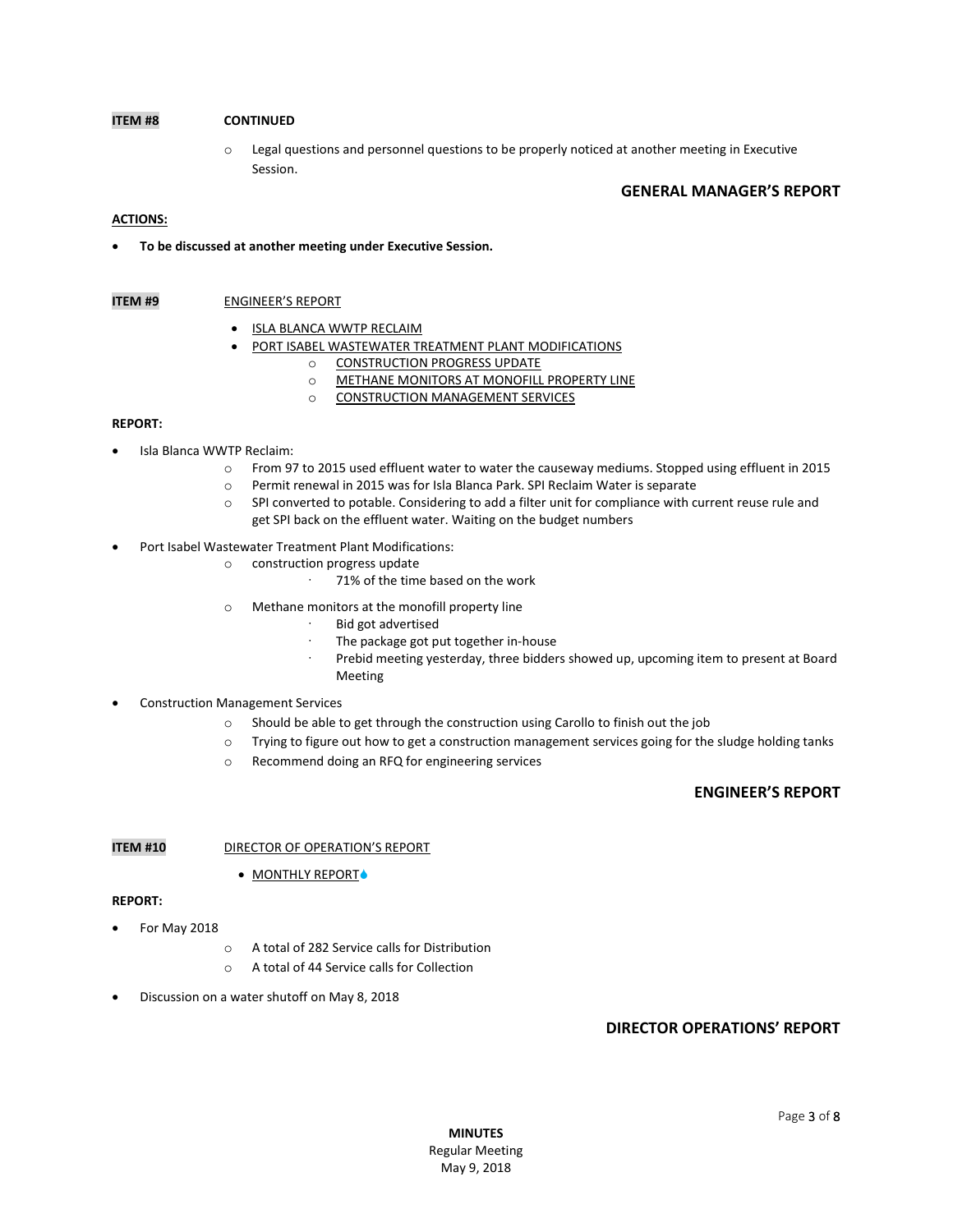# **ITEM #11** CONSIDER AND REMOVE FROM THE TABLE THE FOLLOWING ITEM TABLED AT THE REGULAR MEETING ON APRIL 11, 2018:

CONSIDER AND DISCUSS FOR POSSIBLE APPROVAL PURCHASE OF AIR SUPPLY MATERIAL FOR ANDIE BOWIE WWTP (BID # WW-18-3-04).

It was moved by **D. WELLS**, seconded by **H. HOUSTON:**

**Approval to remove item tabled at the Regular Meeting on April 11, 2018: Consider and discuss for possible approval purchase of air supply material for Andie Bowie WWTP (Bid # WW-18-3-04).** 

## **MOTION CARRIED**

#### **ITEM #12** CONSIDER AND DISCUSS FOR POSSIBLE APPROVAL PURCHASE OF AIR SUPPLY MATERIAL FOR ANDIE BOWIE WWTP (BID # WW-18-4-02). (E. SAMANIEGO)

#### **DISCUSSION**:

- The material is for removing the air supply pipes at Andie Bowie WWTP
- The installation will be done in-house
- Received two sealed bids
- Inquired on Vendors who did not participate and responses.
- Requested quotes from two vendors who responded the item was not in stock. Both quotes amounts were higher than the sealed bids
- Recommendation to approve award the contract to lowest bid from Alamo Iron Works
- Discussion ensued regarding the specs and comparison, material not provided.

#### It was moved by **R. WELLS**, seconded by **H. HOUSTON:**

#### **Motion to table.**

## **MOTION CARRIED, TABLED**

### **ACTION:**

**Item deferred to the next Regular Meeting on May 23, 2018, and to bring it back with the two comparable.** 

#### **ITEM #13** CONSIDER AND DISCUSS FOR POSSIBLE APPROVAL AMI FERGUSON METERS. (R. GOMEZ)  $\bullet$

#### **DISCUSSION**:

Item previously discussed at the 4:00 PM Workshop

On a motion made by **H. HOUSTON**, seconded by **D. WELLS**:

## **To approve AMI FERGUSON METERS.**

## **MOTION CARRIED**

## **ITEM #14** CONSIDER AND DISCUSS FOR POSSIBLE APPROVAL JOB DESCRIPTION FOR GENERAL MANAGER, DIRECTOR OF OPERATIONS, DISTRICT ENGINEER, AND DIRECTOR OF FINANCE (C. GALVAN) &

#### **DISCUSSION**:

No discussion, this item was tabled due to time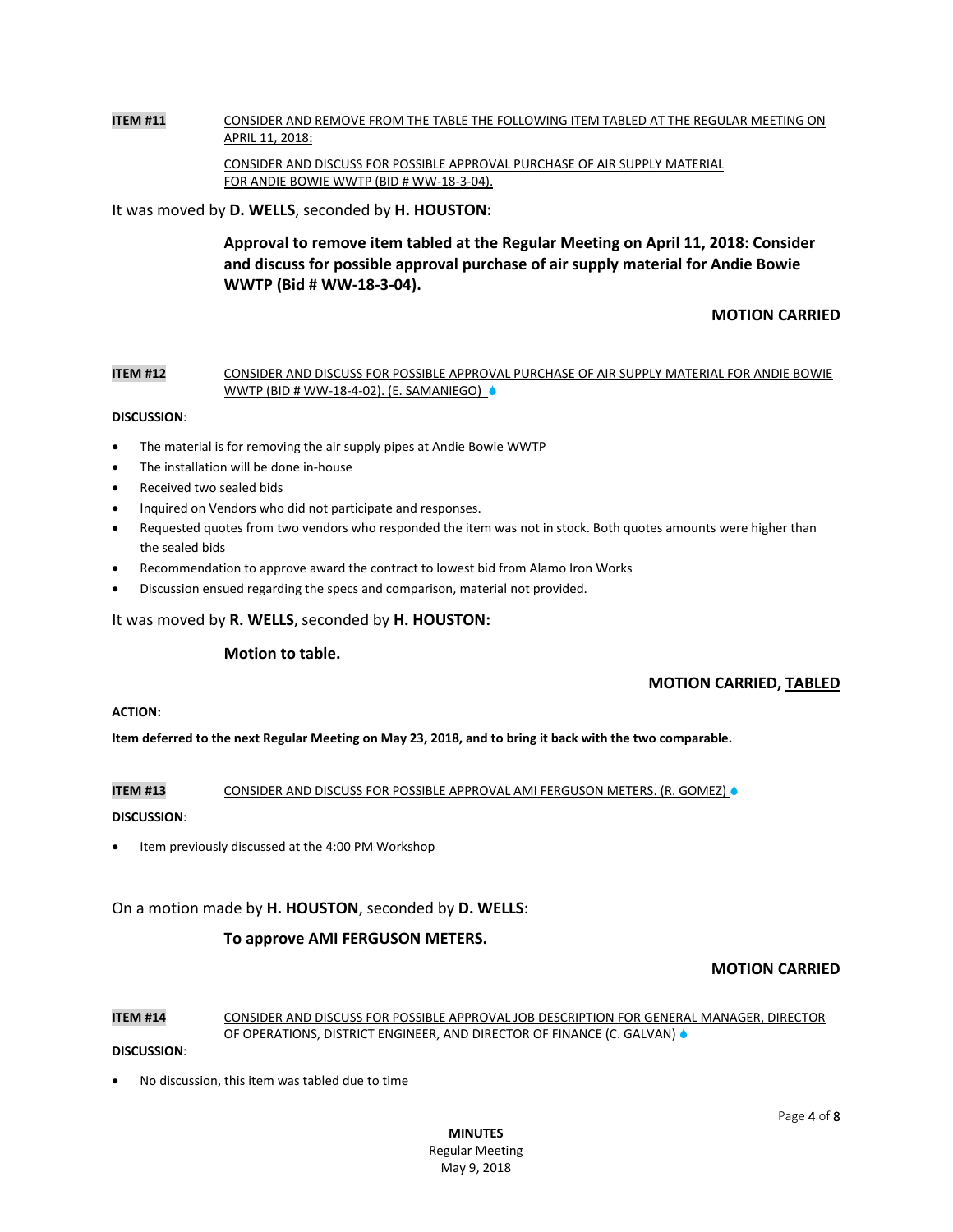### **ITEM #14 CONTINUED**

### It was moved by **H. HOUSTON**, seconded by **R. WELLS:**

### **Motion to table.**

### **MOTION CARRIED. TABLED**

## **ACTION:**

#### **Item deferred to the next Regular Meeting on May 23, 2018.**

### **ITEM #15** CONSIDER AND DISCUSS FOR POSSIBLE APPROVAL A RESOLUTION ADOPTING A REVISED PERSONNEL POLICY FOR THE DISTRICT (RESOLUTION NO. 159-05-18) (C. GALVAN)  $\bullet$

#### **DISCUSSION:**

- No discussion
- This item goes with item #14 which got tabled due to time

### On a motion made by **R. WELLS,** seconded by **H. HOUSTON**:

### **Motion to table.**

## **MOTION CARRIED, TABLED**

#### **ACTION:**

#### **Item deferred to the next Regular Meeting on May 23, 2018.**

### **ITEM #16** CONSIDER AND DISCUSS FOR POSSIBLE APPROVAL LEASE OF COPIERS/DIGITAL DUPLICATORS/COLOR PRINTERS FOR THE DISTRICT (E. SAMANIEGO) ♦

#### **DISCUSSION:**

- The current contract is ready to expire
- The recommendation to award the lowest bid from Dahill (48 months Lease)

#### It was moved by **D. WELLS,** seconded by **A. AVALOS**:

#### **Move to approve.**

## **MOTION CARRIED**

## **ITEM #17** CONSIDER AND DISCUSS FOR RATIFICATION OF EMERGENCY ITEM FOR MO-VAC ENVIRONMENTAL, INC. TO HAUL WASTE ACTIVATED SLUDGE FROM PORT ISABEL WWTP TO LAGUNA VISTA WWTP SLUDGE DRYING BEDS (C. ORTIZ)  $\bullet$

#### **DISCUSSION:**

- Work done in April solids were getting high
- MO-VAC sole source provider for the truck size to be able to haul all the sludge
- How often is this done? Rare, this is one to allow us to stay within our permit
- Objection on listing it as an emergency item, it started before April 4.
- What is our Vacuum Truck capacity? (800 gallons capacity) Discussion ensued.
- Proposal amount \$9,770.00 but no invoice.

**MINUTES** Regular Meeting May 9, 2018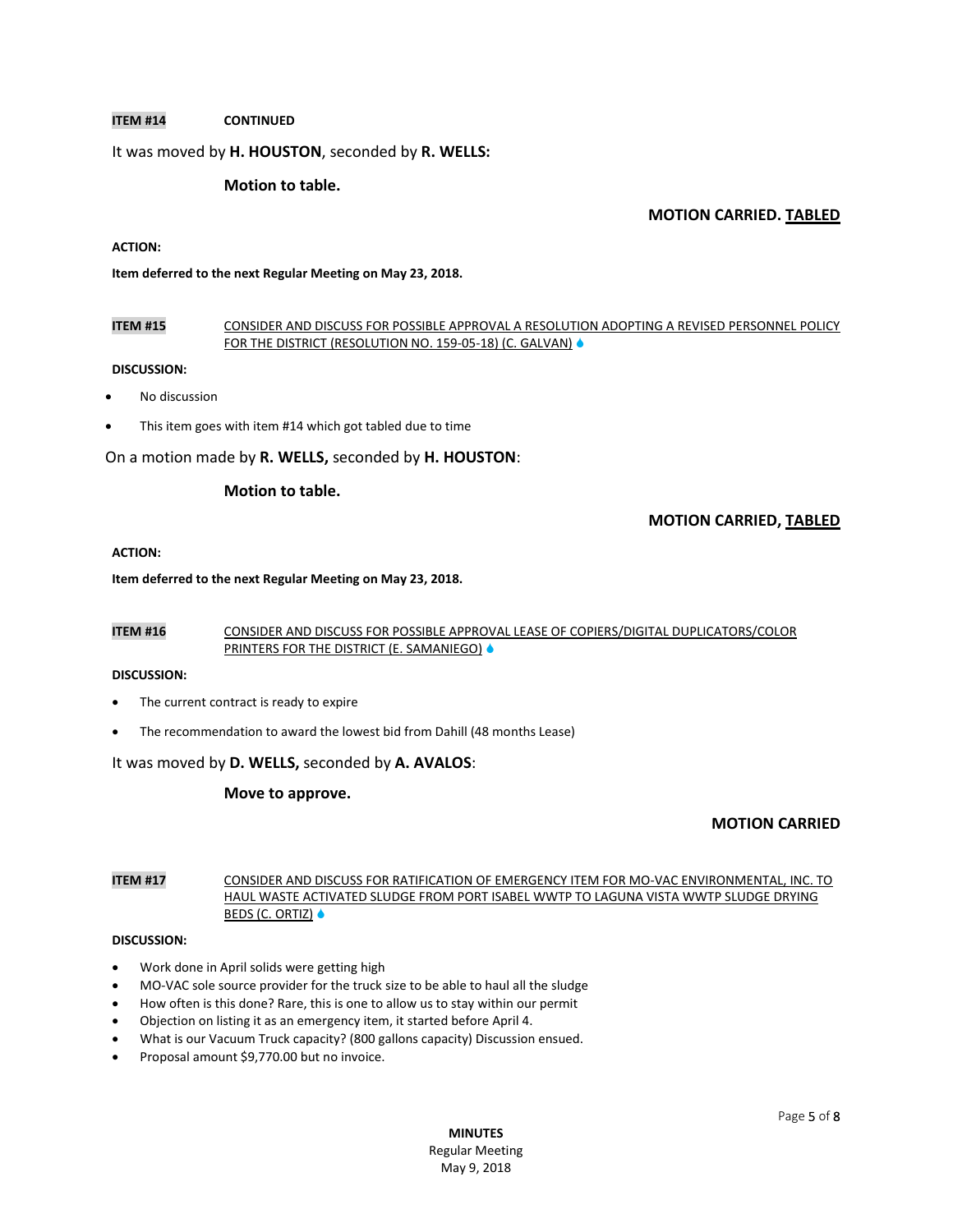## **ITEM #17 CONTINUED**

## On a motion made by **H. HOUSTON,** seconded by **A. AVALOS**:

### **To approval the proposal not to exceed \$9,770.00,**

### **MOTION CARRIED**

## **ITEM #18** CONSIDER AND DISCUSS FOR POSSIBLE APPROVAL CHANGE ORDER NO. 3 WITH CSA CONSTRUCTION, INC. FOR PIPE SUPPORTS AT PORT ISABEL WASTEWATER TREATMENT FACILITY MODIFICATIONS AND AMENDMENTS NO. 3 DEDUCT FOR CAROLLO ENGINEERS, INC. (C. ORTIZ) .

#### **DISCUSSION:**

- Large piping beneath the headworks sitting up 23 feet in the air, needs pipe support
- Total charge is 16,485.00
- No backup of amendment showing a deduct of \$16,485 to Carollo's contract

#### On a motion made by **H. HOUSTON**, seconded by **D. WELLS**:

## **To Approve the Change Order for the Contractor and for Staff to bring back the amendment for deduction from Carollo.**

## **MOTION CARRIED**

#### **ACTION:**

**For next Regular Meeting on May 23, 2018, Board requested Staff to provide an amendment to Carollo contract for a deduct of \$16,485**

#### **ITEM #19** CONSIDER AND DISCUSS FOR POSSIBLE APPROVAL A RESOLUTION DESIGNATING AUTHORIZED PARTIES TO ACT ON BEHALF OF THE LAGUNA MADRE WATER DISTRICT WITH REGARD TO THE DISTRICT'S BANK ACCOUNTS (RESOLUTION NO. 160-05-18). (E. SALAZAR)

#### **DISCUSSION:**

No Discussion, approved

On a motion made by **R. WELLS**, seconded by **H. HOUSTON**:

**To Approve the Resolution Designating Authorized Parties to Act on Behalf of the Laguna Madre Water District with regard to the District's Bank Accounts (Resolution No. 160-05-18).** 

#### **MOTION CARRIED**

### ITEM #20 CONSIDER AND DISCUSS FOR POSSIBLE APPROVAL THE FINANCIAL REPORT FOR MARCH 2018. (E. SALAZAR)<sup>®</sup>

#### **DISCUSSION:**

- Revenues are pretty much on target compared to this point from last year
- Will provide a new format for April 2018, Financial Report, easier to read

On a motion made by **A. AVALOS**, seconded by **R. WELLS**:

## **To Approve the Financial Report for March 2018.**

 **MOTION CARRIED**

Page 6 of 8

**MINUTES** Regular Meeting May 9, 2018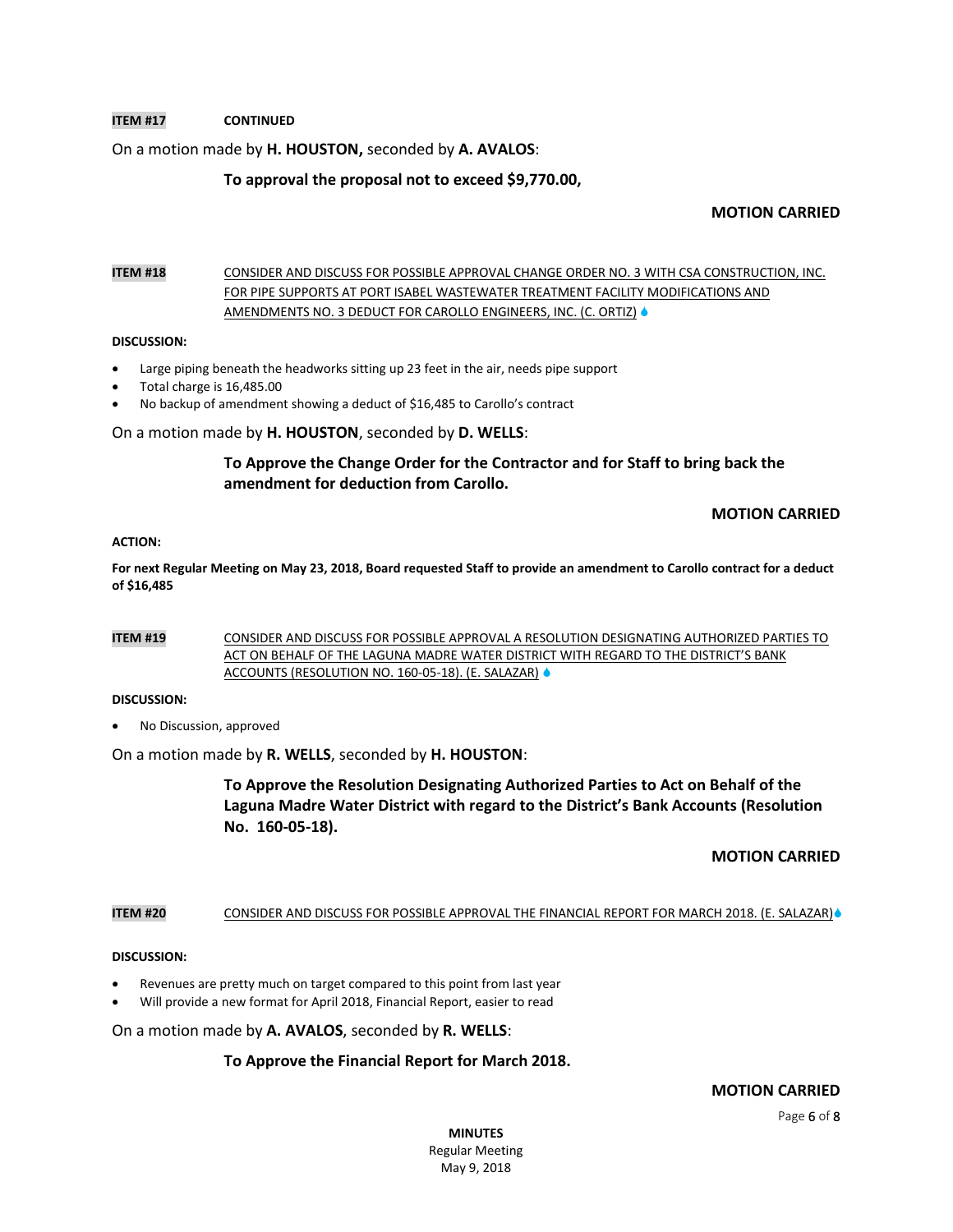### **ITEM #21** CONSIDER AND DISCUSS FOR POSSIBLE APPROVAL INVESTMENT REPORT FOR QUARTER ENDING MARCH 31, 2018. (E. SALAZAR) ♦

#### **DISCUSSION:**

- Investments are up, more than doubled from this point from last year
- More income

On a motion made by **H. HOUSTON**, seconded by **A. AVALOS**:

### **To Approve Investment Report for Quarter Ending March 31, 2018.**

### **MOTION CARRIED**

**ITEM #22** CONSIDER AND REVIEW EXPENDITURES FOR APRIL 1-30, 2018. (C. GALVAN)  $\bullet$ 

#### **RESULTS:**

There were no comments on expenditures. The Board acknowledged the expenditures

It was moved by **H. HOUSTON,** seconded by **R. WELLS**:

#### **To move to accept.**

#### **EXPENDITURES ACKNOWLEDGED**

**ITEM #23** EXECUTIVE SESSION PERMITTED BY THE OPEN MEETING ACT, V.T.C.A., GOVERNMENT CODE SECTION 551.001 ET. SEQ., UNDER SECTION 551.071, CONSULTATION WITH ATTORNEY; SECTION 551.072, DELIBERATION ABOUT REAL PROPERTY

- A. CONSIDER AND DISCUSS PURCHASE OF WATER RIGHTS  $\bullet$
- **B.** CONSIDER AND DISCUSS WATER RIGHTS AGREEMENT WITH GARCIA DOUGHERTY INTERESTS  $\bullet$
- **C.** DISCUSSION ON LEGAL MATTERS WITH COUNSEL CONCERNING 6900 PADRE BLVD./7200 PADRE BLVD.

# It was moved by **A. AVALOS,** seconded by **R. WELLS:**

## **To go into executive session at 5:37 PM.**

**MOTION CARRIED**

It was moved by **R. WELLS,** seconded by **A. AVALOS**:

**To come out of executive session at 6:54 PM.**

**MOTION CARRIED**

**ITEM #24** CONSIDERATION AND ACTION ON EXECUTIVE SESSION ITEMS, IF NECESSARY

Executive Session results are listed below.

A. CONSIDER AND DISCUSS PURCHASE OF WATER RIGHTS.

## It was moved by **H. HOUSTON,** seconded by **D. WELLS:**

**Move to purchase as directed.** 

## **MOTION CARRIED**